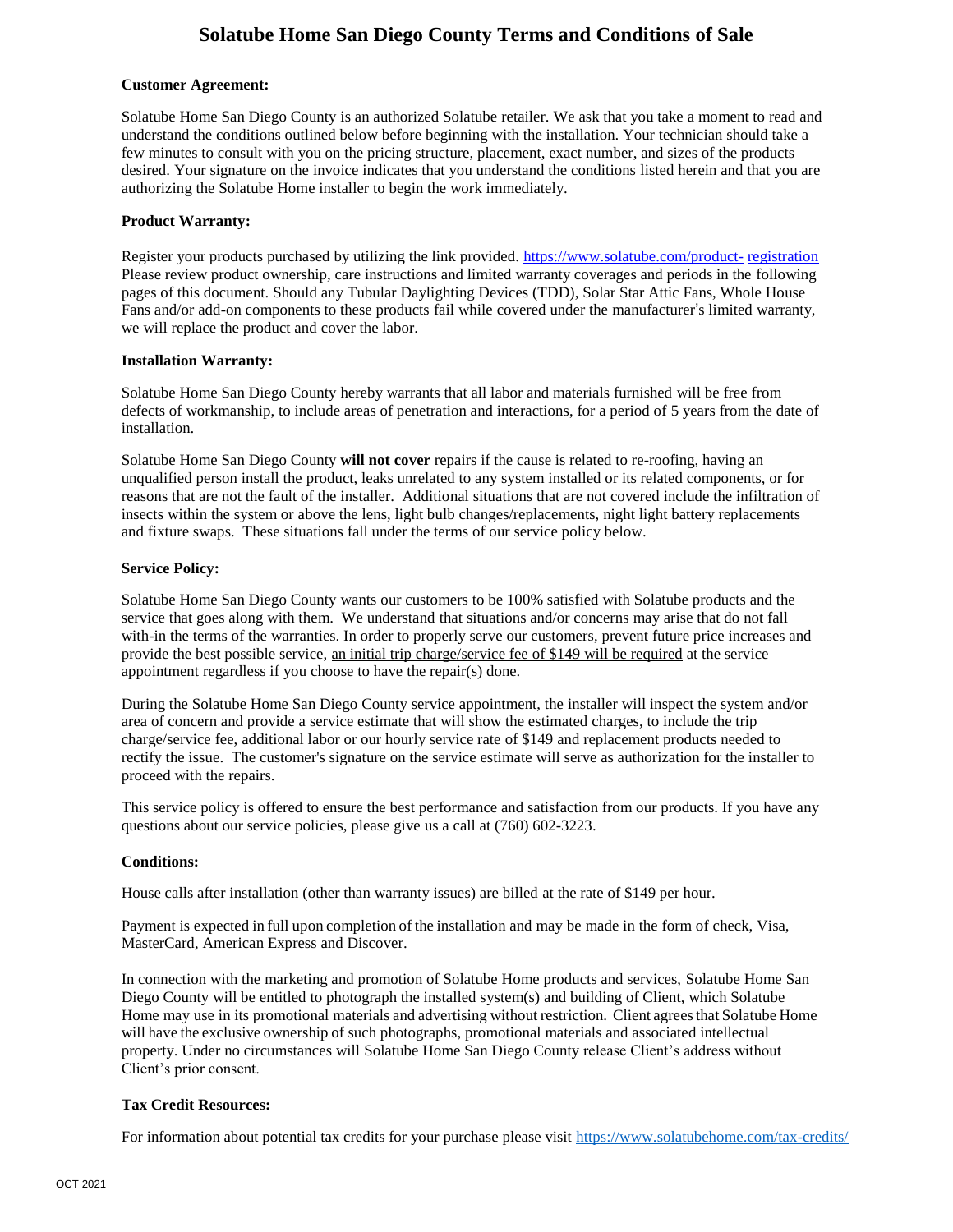# Solatube® Products Ownership and Care

# Congratulations on your Solatube® product purchase.

# Product Instructions and Warnings

Installation Instructions for your new Solatube product can be found at our corporate website at:

https://solatube.com/technical-resources/installation-instructions. Please read the entire instructions, including all warnings before attempting to install this product. Failure to do so could result in serious personal injury and property damage.

# Limited Warranty

# What Does This Warranty Cover?

For all products purchased or delivered hereunder, Solatube® International, Inc. warrants they are free from defects of workmanship and/or material for a period of time from the date of purchase.

# How Long Does The Coverage Last?

| Item                                                                                                                                                        | Warranty<br><b>Period (Years)</b> |
|-------------------------------------------------------------------------------------------------------------------------------------------------------------|-----------------------------------|
| Solatube <sup>®</sup> Daylighting System                                                                                                                    |                                   |
| Domes, roof flashing bases, diffusers, diffuser<br>ceiling mountings, reflective tubing, plastic, rubber<br>or metal seals and gaskets, tapes and fasteners | 10                                |
| Light Add-On Kit, Ventilation Add-On Kit,<br>Daylight Dimmer, Commercial LED Kit and<br>all related components,                                             | 5                                 |
| Solatube Solar Electric NightLight<br>Solar Panel, LEDs                                                                                                     | 5                                 |
| Solar Star® Solar Powered Attic<br>and Garage Fans                                                                                                          |                                   |
| Solar panel and motor                                                                                                                                       | $10*$                             |
| Metal housing, roof flashing bases, fan<br>blade, plastic, rubber or metal seals, gaskets and<br>fasteners                                                  | 10                                |
| <b>Whole House Fan**</b>                                                                                                                                    |                                   |
| Motor, electrical components                                                                                                                                | 5                                 |
| Damper box, ducting, fan housing                                                                                                                            | 10                                |
| <b>Skylights</b>                                                                                                                                            |                                   |
| All metal frame components, all PVC<br>components, hinges                                                                                                   | 10                                |
| Insulated glass warranted against condensation<br>inside the glass                                                                                          | 20                                |
| All components of the solar motor assembly<br>(solar panel, rain sensor, solar motor, remote<br>control)                                                    | 5                                 |

\*10-year warranty on solar panel and motor applies to Solar Star products purchased on or after January 1, 2014

\*\*Excludes remote for Whole House Fan. Please see remote manufacturer's warranty. \*\*Warranty will be void if the Whole House Fan is not installed per manufacturer's

installation instructions and/or if the fan component is suspended in any way from the roof structure of the house, including, without limitation, the roof rafters and trusses.

# What Will Solatube International Do?

Should any products be determined by Solatube International to be defective, at the option of Solatube International, such products will be repaired or replaced and returned within a reasonable time to Buyer free from defect. If Solatube International provides a replacement product, the warranty on the replacement will last only for the balance of the original product warranty period.

# What Are the Limitations On a Buyer's Remedies?

In no event will Solatube International be liable for loss of profits, indirect, special, incidental, consequential or other similar damages. If Solatube International did not install the products(s), in no event will Solatube International be liable for any breach of warranty for improper installation. To the fullest extent allowed by law, Solatube International's liability to all buyers for all claims with respect to the products will be limited to the lesser of (A) the cost of replacing the products; (B) the cost of obtaining equivalent products; or (C) the cost of having products repaired. Some states do not allow the exclusion of limitation of incidental or consequential damages, so the above limitation or exclusion may not apply to you.

# What is Not Covered By This Warranty?

Solatube International, Inc. is not responsible for, nor does this warranty apply to:

- Labor or installation of the products.
- Product or performance defects as a result of installation not in accordance with Solatube International's installation instructions.
- Defects or damages arising out of shipment by common carriers, private transportation or other means of transportation.
- Defects or damages arising out of improper handling or cleaning, accidents, acts of God, intentional acts, misuse or abuse, or any other circumstances beyond the control of Solatube International.
- Condensation and any water damage resulting from condensation.
- Products subjected to stress resulting from (i) localized application of heat, (ii) movement of building and /or building components, or (iii) expansion or contraction of framing members.
- Accessories, flashing or other installation materials manufactured or sold by persons other than Solatube International.

# How Does a Buyer Get Service?

Within thirty (30) days of discovery of a defect, Buyer should contact (i) Buyer's Solatube Distributor or (ii) Solatube International, Inc.- Customer Service at (888) SOLATUBE (888-765-2882), from overseas 001 760-597-4400.



Solatube International, Inc. | 2210 Oak Ridge Way | Vista, CA 92081-8341 | T: 888.SOLATUBE | F: 760.597.4487 | www.solatube.com Part No. 950910 v2.3 ©2021 Solatube International, Inc.